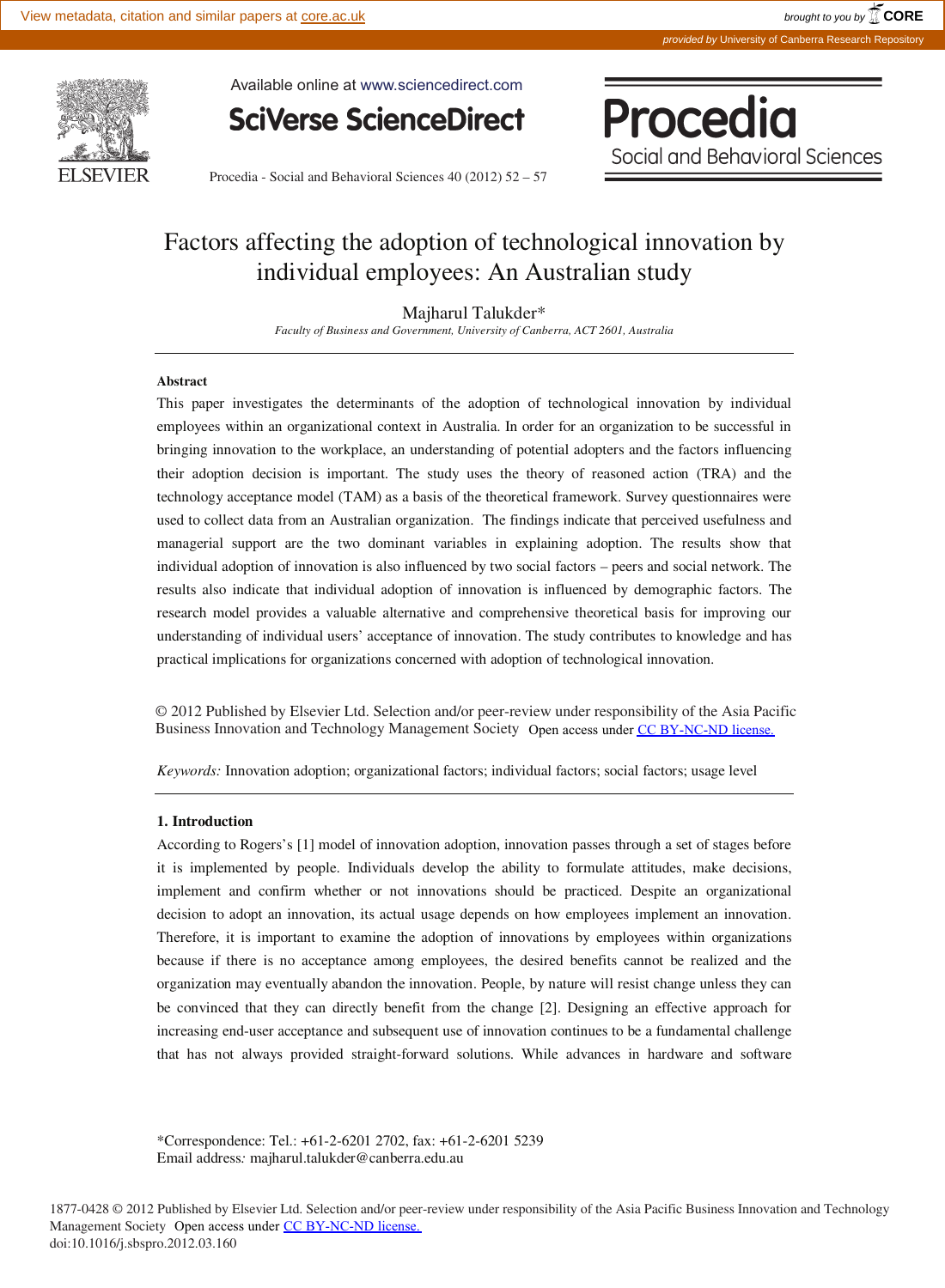capabilities continue at an extraordinary pace, the problem of underutilized systems remains [3]. The current literature indicates that we know relatively little about the ways in which individuals adopt and the factors that influence individual adoption of innovation [4, 5, 6]. Hence, further research is required regarding the role of organizational, individual and social processes affecting individual adoption of innovation [5, 7]. This study is designed to fill that gap. The objective of the study is to investigate the impact of organizational, individual and social factors on individual adoption of innovation.

# **2. Theoretical Framework**

The Theory of Reasoned Action theorizes that a person's attitude toward a behavior is determined by his or her salient beliefs about consequences of performing the behavior and an evaluation of the outcome of that behavior [8]. Subjective norms are also a function of beliefs, but beliefs of a different kind, namely the person's beliefs that specific individuals or groups think he or she should or should not perform the behavior [9, 7]. Individuals are more likely to perform an act if they perceive the existence of greater social pressure from salient referents to perform that act [10]. The Technology Acceptance Model postulates that two particular beliefs, perceived usefulness and perceived ease of use, are of primary relevance for computer acceptance behaviors [11,18]. TAM proposes that computer usage is determined by behavioral intentions. But it differs with TRA in that behavioral intention is viewed as being jointly determined by the person's attitude toward using technology and its perceived usefulness [8]. TAM does not include TRA's subjective norms as determinants of behavioral intention since this is one of the least understood aspects of TRA [8]. This study seeks to develop an innovation adoption model combining multiple sets of factors found in previous models in order to examine a broader perspective which will help in understanding individuals' adoption of innovation.

### **3. Factors that affect individual adoption of innovation**

Studies have indicated that an individual's adoption of innovation not only depends on individual attitudes but also on organizational policies, approaches and actions [12, 19]. Organizations need to provide facilitating conditions, which include the extent and type of support provided to individuals that would influence their use of innovation. Facilitating conditions are believed to include the availability of training and provision of support. Organizational factors include training [13], managerial support [14] and incentives [4]. Organizational influences can motivate employees to adopt an innovation. According to Lewis, Agarwal and Sambamurthy [15], individual factors are one of the most important determinants of adopting innovation. It refers to individuals' cognitive interpretations of innovation and themselves. Several studies found that individual factors such as perceived usefulness, personal innovativeness, prior experience, image and enjoyment with innovation have stronger influence on an individual's adoption of innovation [15, 6]. Employees' adoption of innovation is driven by their social environment. Innovation used by others in employees' social environment is likely to play an important role in adoption of innovation. Social influence is the extent to which members of a social group influence one another's behavior in adoption [16]. Ajzen and Fishbein [9] refer to such influence as normative beliefs about the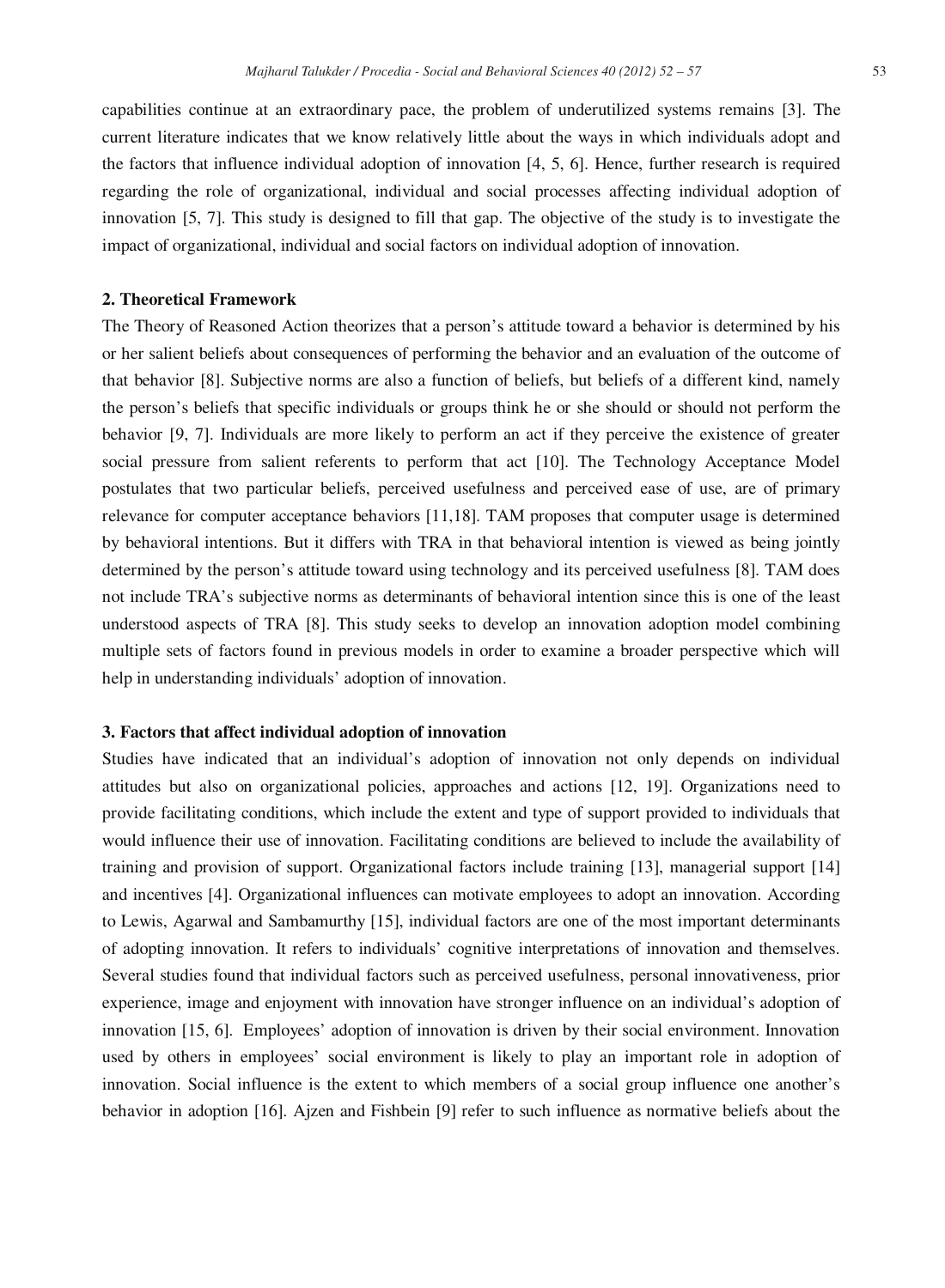appropriateness of adoption of innovation. According to this perspective, employees may adopt an innovation not because of its usefulness but because of perceived social pressure. Such pressure may be perceived as coming from individuals whose beliefs and opinions are important, including peers and people who are in social networks [14]. There have been conflicting opinions in regard to whether men use innovation more than women. Studies [17] found that demographic factors affect individual's adoption of technological innovation. Fig 1 shows the research model of the study.



Fig. 1. Research model of innovation adoption

#### **4. Methods**

The study examined the use of selected advanced features of Microsoft Outlook (such as calendar applications). Microsoft Outlook will be a good test because it has been widely used for many years, and is the university's preferred email application but it has many advanced features beyond the core (email) function. There is a large variation in the usage of these advanced features, and the university is anxious to increase the use of them. Data were collected using survey questionnaire. The online questionnaire was available to 2270 full-time and part time academic and administrative (professional) staff of the University of South Australia. A total of 275 usable data were collected. Data were analyzed using correlation and multiple regressions.

# **5. Results**

The results show that 53.1% of the variance in usage or the individual acceptance can be explained by training, managerial support, incentive, perceived usefulness, personal innovativeness, image, prior experience, enjoyment with innovation, peers and social network variables. The Durbin-Watson statistics shows that there is no problem regarding autocorrelation. The model is a significantly better predictor of dependent variable than intercept alone: F (10, 264) = 29.912, p<0.001. From the data it can be concluded that the model is highly significant  $(p<0.001)$  in predicting the outcome variable. Table 5.30 shows results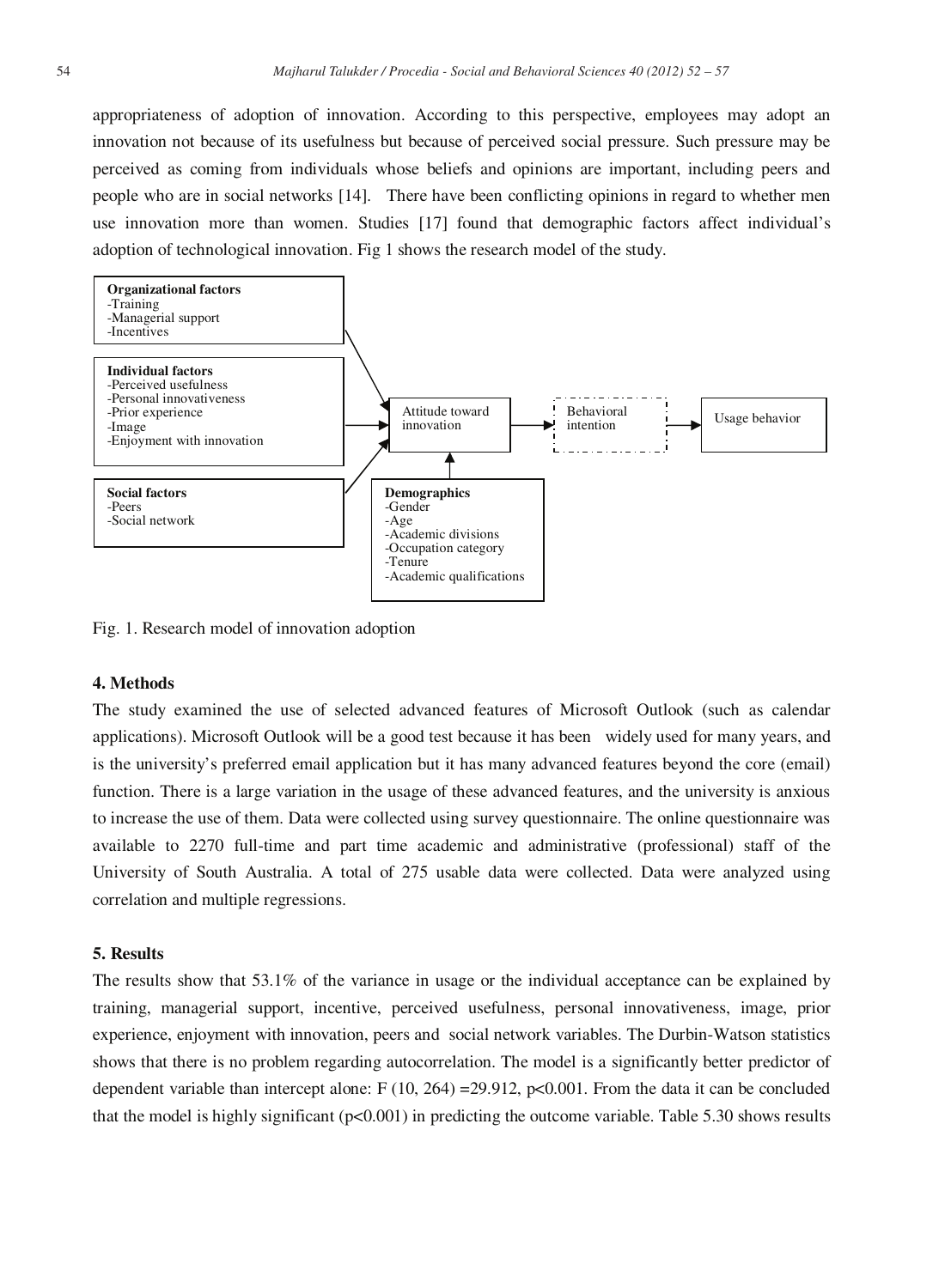of analysis of variance (ANOVA) tests. For this model, training (t  $(275) = -2.304$ , p<0.022); managerial support (t (275) = 5.035, P<0.001); incentives (t (275) = 2.041, p<0.042); perceived usefulness (t (275) = 4.213, p<0.001); and personal innovativeness (t  $(275) = 2.738$ , p<0.007) are all significant predictors of individual acceptance of innovation. From the magnitude of the beta-statistics we can see the perceived usefulness has a higher impact, followed by managerial support, incentives, personal innovativeness and training. It emerges that usefulness is a more important factor followed by managerial support, incentives and personal innovativeness. Results of regression analysis are shown in table 1.

| <b>Variables</b>      | <b>Unstandardized Coefficients</b> |                   | <b>Standardized</b><br><b>Coefficients</b> |          | Sig. |
|-----------------------|------------------------------------|-------------------|--------------------------------------------|----------|------|
|                       | B                                  | <b>Std. Error</b> | Beta $(\beta)$                             |          |      |
|                       | $-879$                             | .320              |                                            | $-2.744$ | .006 |
| Training              | $-149$                             | .065              | $-122$                                     | $-2.304$ | .022 |
| Managerial sup        | .401                               | .080              | .299                                       | 5.035    | .000 |
| Incentive             | .158                               | .098              | .129                                       | 1.602    | .110 |
| <b>Usefulness</b>     | .367                               | .087              | .327                                       | 4.213    | .000 |
| <b>Innovativeness</b> | .180                               | .066              | .130                                       | 2.738    | .007 |
| Experience            | .039                               | .058              | .032                                       | .662     | .508 |
| Image                 | .102                               | .086              | .077                                       | 1.186    | .237 |
| Enjoyment             | .100                               | .089              | .075                                       | 1.129    | .260 |
| Peers                 | $-.072$                            | .078              | $-.048$                                    | $-924$   | .357 |
| Social Network        | $-0.022$                           | .091              | $-0.015$                                   | $-.245$  | .807 |

| Table 1: Results of the regression analysis |  |  |
|---------------------------------------------|--|--|
|---------------------------------------------|--|--|

# **6. Conclusion and implications**

The findings encourage organizations to develop training programs for employees so that they can use the innovation more effectively. Organizations need to design training and other educational programs that motivate employees to adopt and use of innovation. To implement and manage innovations that enhance human capabilities and performance, management must recognize the organizational, individual and social factors as well as demographic factors that influence individual employees. To increase the adoption rate of innovation in the organization, peers should provide continuous feedback, support and encouragement for such individuals so that they can master the innovation skills within a short period of time. Employees are influenced by their social network in adopting or at considering an innovation, since many employees do not want to be left behind. In short, the theoretical framework developed and utilized in this study provides a rich and potentially fruitful area for further research, and contribution to knowledge. It has practical implications for organizations, managers, administrators and the employees concerned with taking up innovation in the organization. This study is not without its limitations. This study encompasses a single Australian tertiary education institution. The same research carried out in another setting might generate a different result.

#### **References**

[1] Rogers, E. (2003). *Diffusion of innovations*. New York: The Free Press. [2] Ajzen, I. (1991). The theory of planned behavior. *Organizational Behavior and Human Decision Processes, 50*(2), 179-211.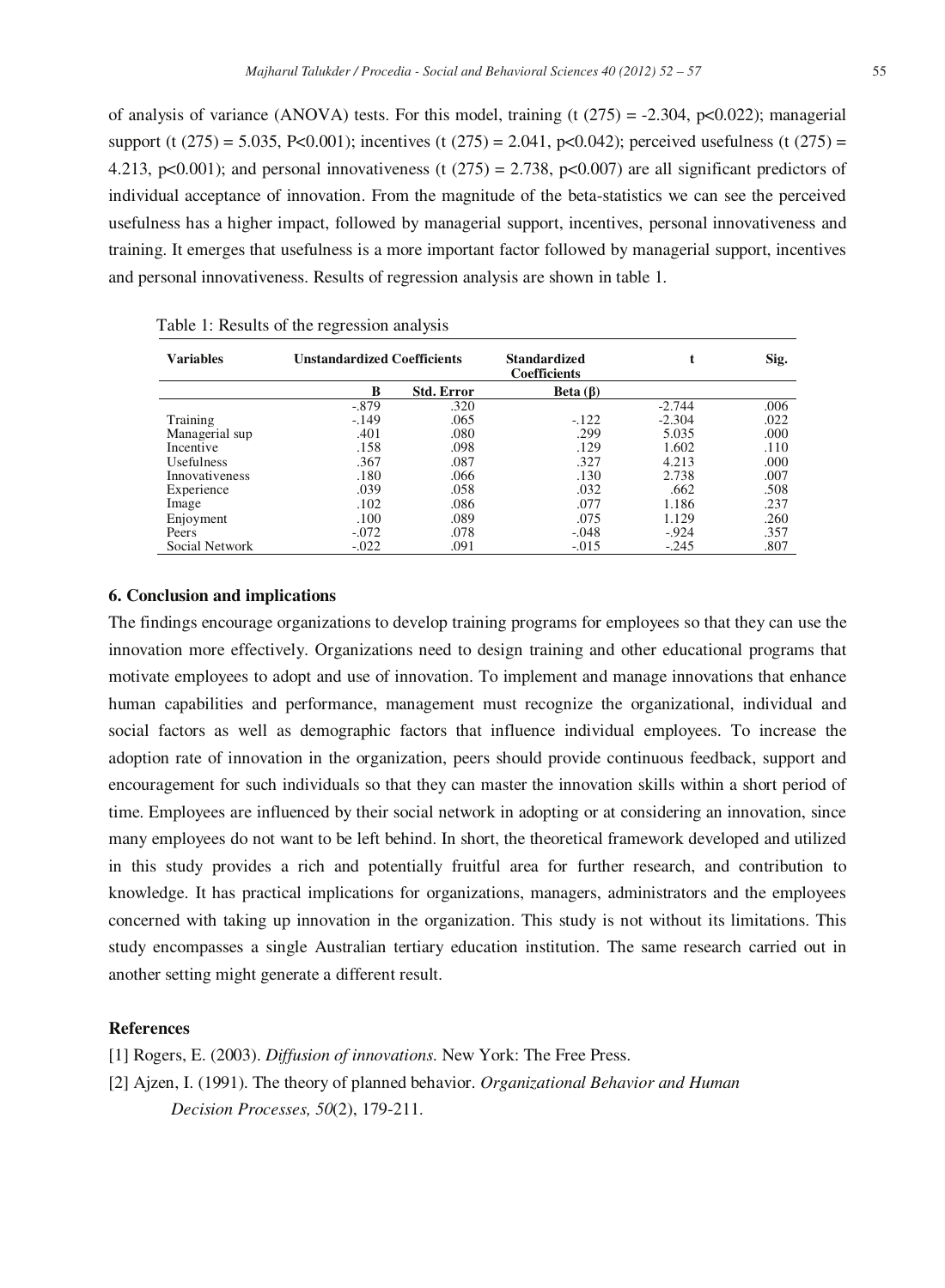- [3] Kukafka, R., Johnson, S., Linfante, A., & Allegrante, J. (2003). Grounding a new information technology implementation framework in behavioral science: A systematic analysis of the literature on IT use. *Journal of Biomedical Informatics, 36*(3), 218-227.
- [4] Bhattacherjee, A. (1998). Managerial influences on intra-organizational information technology use: A principal-agent model. *Decision Sciences, 29*(1), 139-162.
- [5] Frambach, R., & Schillewaert, N. (2002). Organizational innovation adoption: A multi-level framework of antecedents and opportunities for future research. *Journal of Business Research, 55*(2), 163-176.
- [6] Venkatesh, V., & Davis, F. (2000). A theoretical extension of the technology acceptance model: Four longitudinal field studies. *Management Science, 46*(2), 186-204.
- [7] Yi, M., Jackson, J., Park, J., & Probst, J. (2006). Understanding information technology acceptance by individual professionals: Toward an integrative view. *Information & Management, 43*(3), 350- 363.
- [8] Davis, F., Bagozzi, R., & Warshaw, P. (1989). User acceptance of computer technology: A comparison of two theoretical models. *Management Science, 35*(8), 982-1003.
- [9] Ajzen, I., & Fishbein, M. (1980). *Understanding attitudes and predicting social behavior*. Englewood Cliffs, New Jersey: Prentice-Hall.
- [10] Lam, T., Cho, V., & Qu, H. (2007). A study of hotel employee behavioral intentions towards adoption of information technology. *International Journal of Hospitality Management, 26*(1), 49-65.
- [11] Davis, F. (1989). Perceived usefulness, perceived ease of use, and user acceptance of information technology. *MIS Quarterly, 13*(3), 319-340.
- [12] Peansupap, V., & Walker, D. (2005). Exploratory factors influencing information and communication technology diffusion and adoption within Australian construction organizations: A micro analysis. *Construction Innovation, 5*(3), 135-157.
- [13] Al-Gahtani, S., & King, M. (1999). Attitudes, satisfaction and usage: Factors contributing to each in the acceptance of information technology. *Behaviour & Information Technology, 18*(4), 277-297.
- [14] Igbaria, M., Parasuraman, S., & Baroudi, J. (1996). A motivational model of microcomputer usage. *Journal of Management Information Systems, 13*(1), 127-143.
- [15] Lewis, W., Agarwal, R., & Sambamurthy, V. (2003). Sources of influence on beliefs about information technology use: An empirical study of knowledge workers. *MIS Quarterly, 27*(4), 657-678.
- [16] Talukder, M. and Quazi, A. (2011). The impact of social influence on individuals' adoption of innovation. *Journal of Organizational Computing and Electronic Commerce,* 21(2), 111-135.
- [17] Quazi, A. and Talukder, M. (2011). Demographic determinants of employees' perception and adoption of technological innovation. *Journal of Computer Information Systems, 51*(3), 38-46.

[18] Tseng M.L. (Jan. 2011) Using a hybrid MCDM model to evaluate firm environmental knowledge management in uncertainty. Applied Soft Computing 11(1), 1340~1352